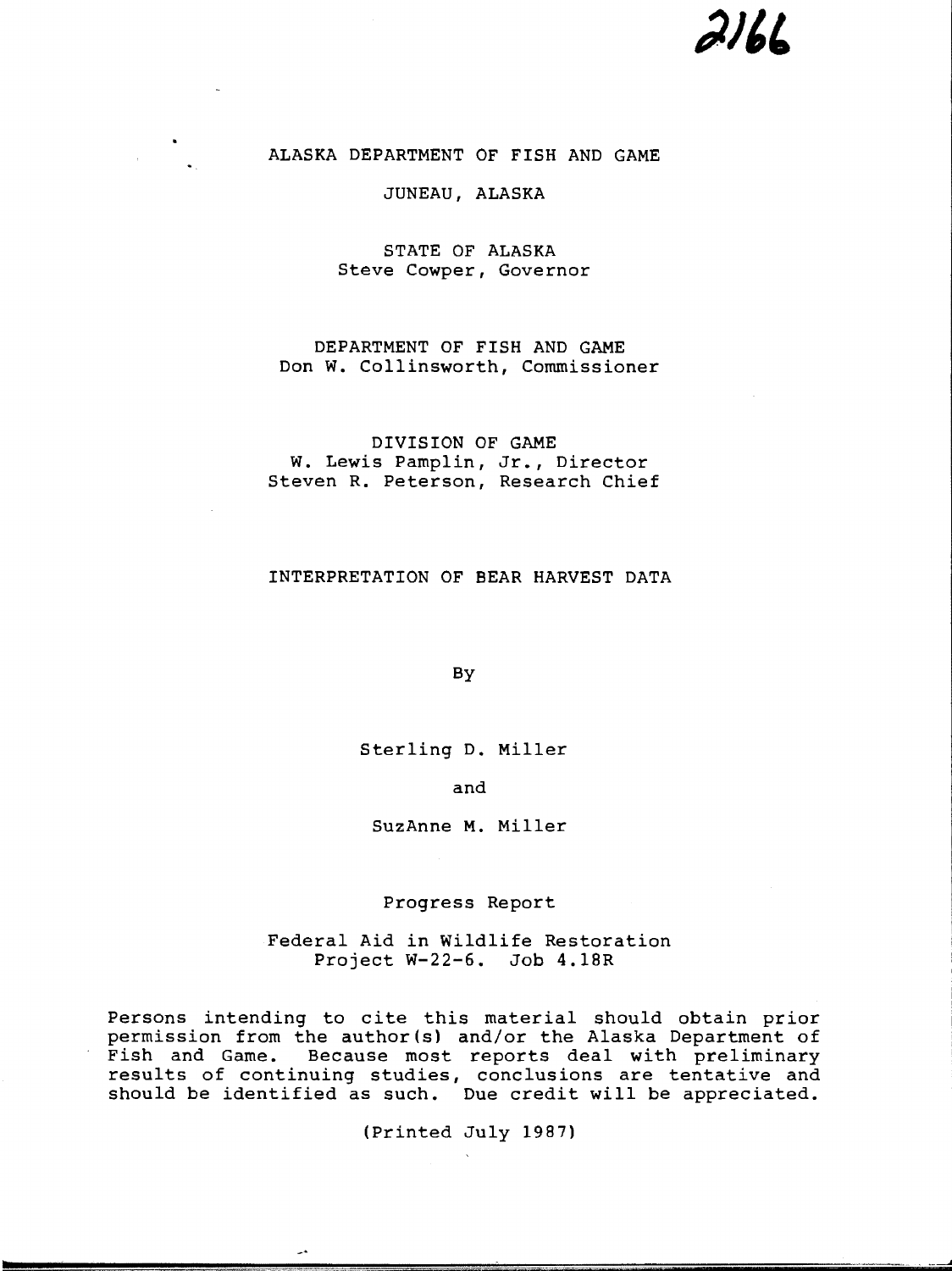# PROGRESS REPORT (RESEARCH)

| State: | Alaska |
|--------|--------|
|        |        |

Cooperators: None

Project No.: W-22-6 Project Title: Big Game Investigations Job No.: 4.18R Job Title: Interpretation of Bear Harvest Data

Period Covered: 1 July 1986-30 June 1987

### SUMMARY

Progress during this period was jimited to obtaining the final tool needed to work on project objectives and to learning how to use it. This tool was the Generalized Animal Population Projection System (GAPPS) , a modeling system developed by Harris et al. (1986). This tool and the model developed by Tait (1983) have now been obtained and converted for use on<br>the IBM-compatible personal computers available to ADF&G the IBM-compatible personal computers available to ADF&G biologists. Biologists now can use these tools to improve their ability to interpret bear harvest data. The delay in obtaining these tools requires extension of this project.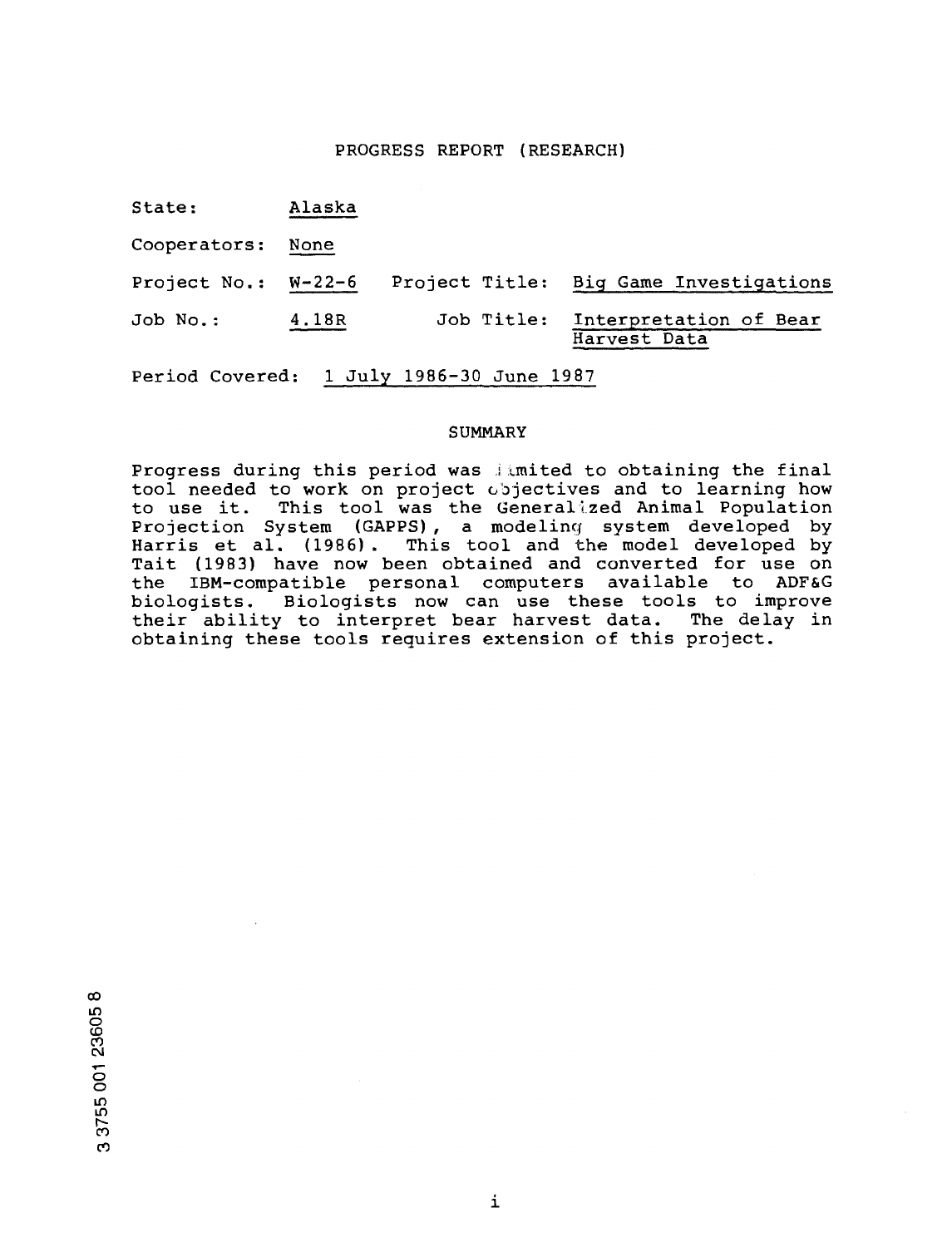# CONTENTS

| Background and Objectives 1 |  |  |  |  |  |  |  |  |  |
|-----------------------------|--|--|--|--|--|--|--|--|--|
|                             |  |  |  |  |  |  |  |  |  |
|                             |  |  |  |  |  |  |  |  |  |

#### BACKGROUND AND OBJECTIVES

Background and objectives for this project were stated by Miller and Miller (1986).

#### RESULTS

During this reporting period the modeling approach developed to interpret bear harvest statistics (Harris 1984) has undergone additional development and been finalized (Harris et al.<br>1986). This modeling approach is the Generalized Animal This modeling approach is the Generalized Animal<br>on Projection System (GAPPS). Part of the delay in Population Projection System (GAPPS). publishing the modeling approach, and making it available to other workers, resulted from the effort to make GAPPS applicable to different species with different life histories rather than using it only for species with life histories similar to that of brown/grizzly bears (Ursus arctos) (Harris, pers. commun.).

The original version of GAPPS was written to use dBase III for input files. During this reporting period we contracted with C. Bevins, who wrote the code for the original version of GAPPS, to convert GAPPS so that it could use dBase III in-<br>stead. This conversion was necessary as computers available This conversion was necessary as computers available to most ADF&G staff use dBase III or dBase III Plus.

Subsequent to this conversion, several weeks were spent learning to use GAPPS and constructing input population files for several different simulated bear populations (e.g., unhunted or heavily hunted, differing initial sizes). These input files will facilitate use of GAPPS to model bear harvests of different populations around Alaska.

GAPPS is a tool for construction of probabilistic models. These are distinct from deterministic models in that rates are treated as probabilities and, correspondingly, different runs can have different outcomes even though the same rates are used as input values. For example, even though the probability of a cub being born male is assigned a probability of 0.5, on few runs will exactly 50% of the cubs created by the model be male. This is because the model will independently determine the sex of each cub (or other life history event) using the assigned probability. Similarly, for harvest, if

1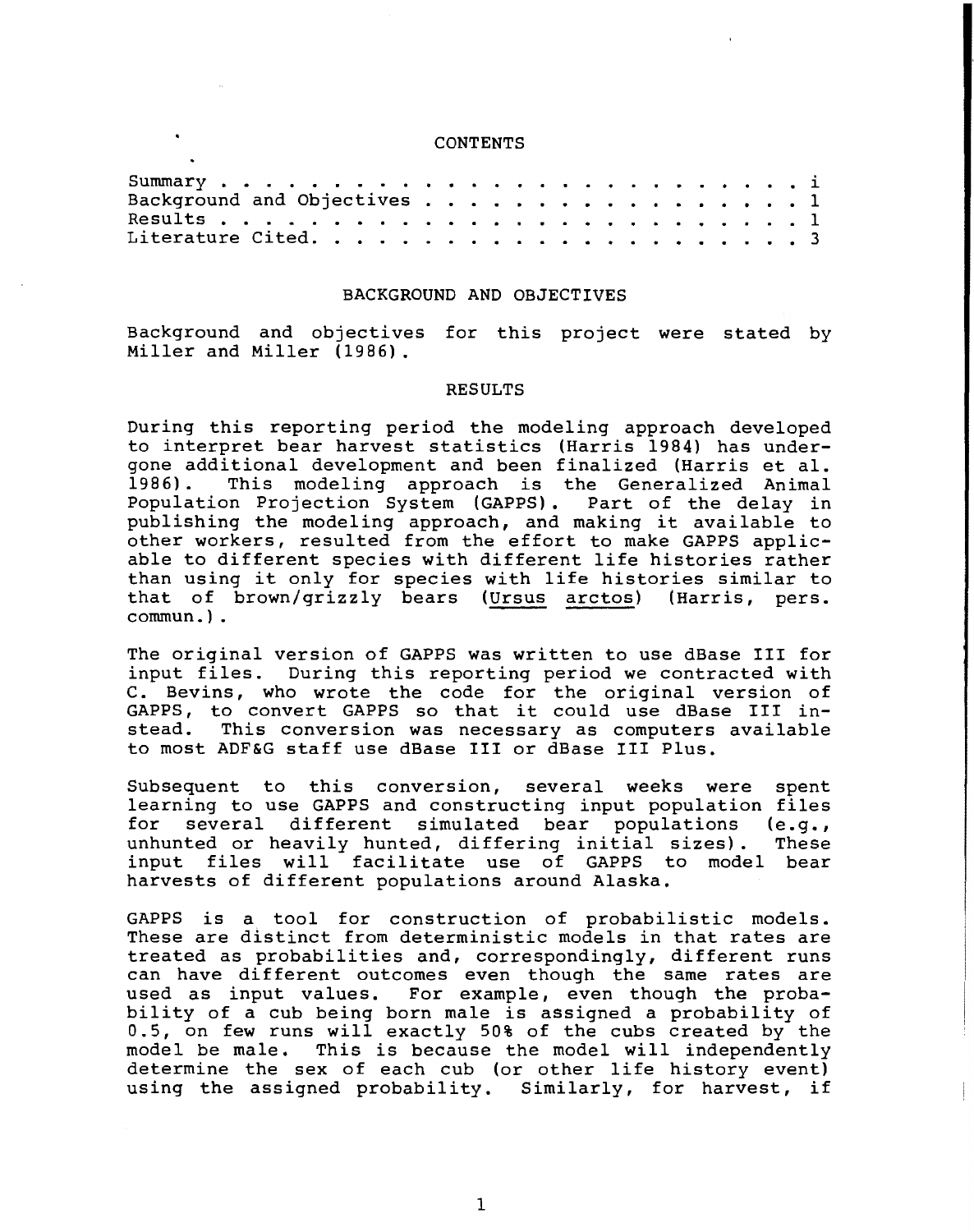the probability of a 25-year-old male being harvested is assigned the value 0.05, the model will independently examine each 25-year-old male and on 5% of such cases, on the average, a particular male will be harvested.

In the preliminary runs of GAPPS it was apparent that these probabilistic models will produce widely disparate outcomes even in relatively uncomplicated models with input rates that are simple constants. Staff used to dealing with deterministic models may encounter problems in dealing with the<br>variation produced by probabilistic models like GAPPS. It is variation produced by probabilistic models like GAPPS. It is<br>likely, however, that the population dynamics of actual likely, however, that the population dynamics of populations function more like probabilistic than deterministic models and that the range of outcomes se~n in different runs of this model better reflects reality tha deterministic models.

The GAPPS model keeps track of specific individuals in the population and the rates entered into the GAPPS program are applied to individual population members rather than to cohorts as in deterministic Leslie Matrix models, for example. This means that GAPPS can be unwieldy and take long execution times to produce runs for large populations (>700 individuals). However, we would have expected that different runs using the same input values for large populations would produce results that were more similar than the same runs for small populations. This is because low probability chance events could, when they occur, have more impact on small, versus large, populations. This expected result was not apparent in the preliminary runs.

A portion of the work anticipated under this project is to collect empirical data on changes in bear population status and numbers. The harvest data from the area where these empirical data were collected can be used to evaluate the capability of harvest data to reflect known changes in bear In spring 1987 empirical data were obtained in GMU 13E which showed reduced bear numbers and altered population composition since 1978 and 1979 (Miller and Ballard 1982; Spraker et al. 1981; Ballard et al. 1980). We hypothesize these changes are a consequence of heavy harvest. Similar empirical data showing altered population density and composition because of hunting is being collected in a portion of GMU 20 (Reynolds and Hechtel 1987). Also, in the Black Lake area of GMU 9, an estimate of changes in bear population composition (and perhaps density) will be obtained in spring 1989. These estimates can be used for comparison with corresponding data obtained in the early 1970's in the same area (Glenn 1976).

Final conclusions regarding the ability of harvest data to reflect changes in bear population status requires that good empirical data be available. Therefore it is necessary to

....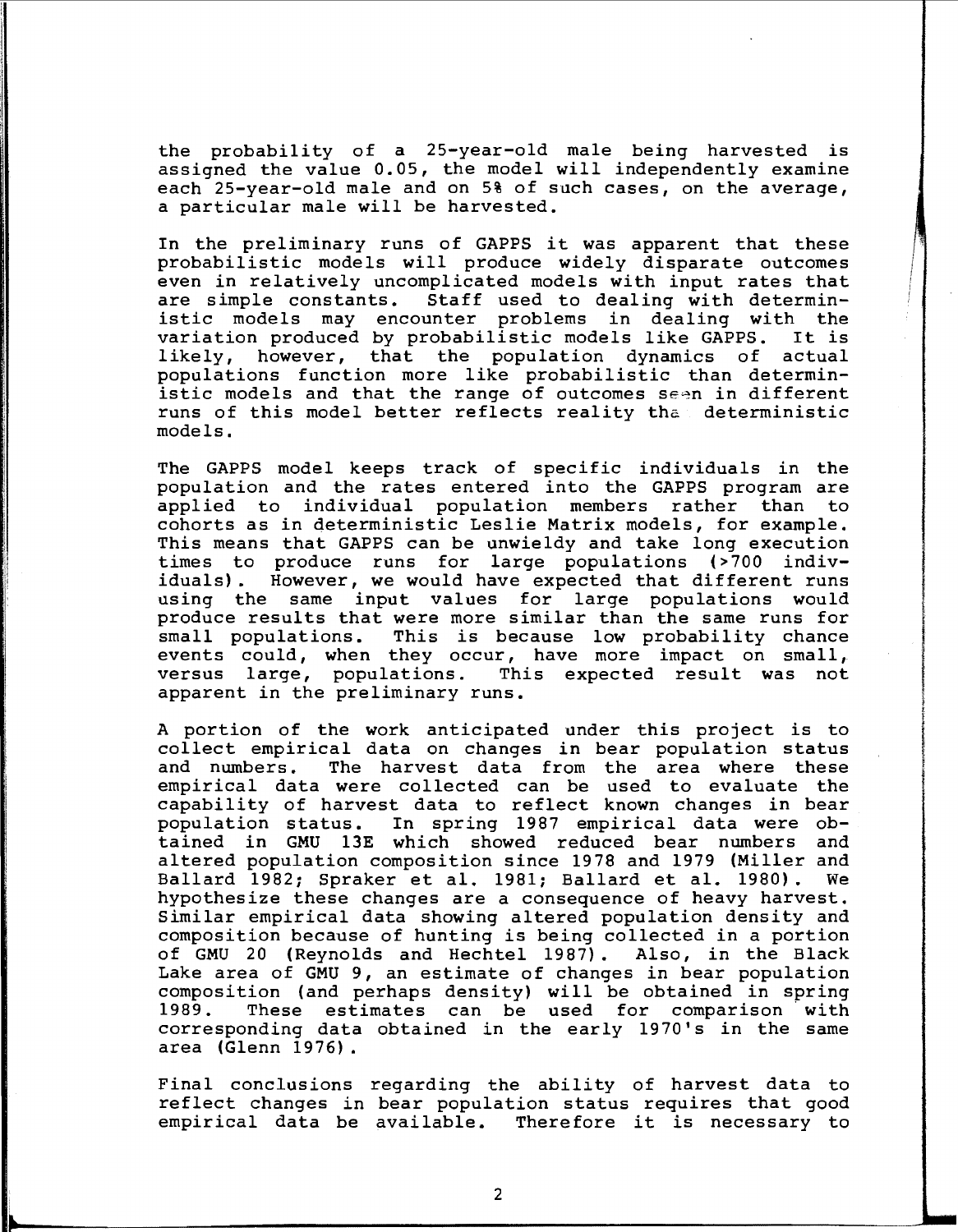extend this project until these applications can be adequately tested. We will submit a revised program in the coming year to cover another 4 years' work .

# LITERATURE CITED

- Ballard, w. B., S. D. Miller, and T. H. Spraker. 1980. Moose calf mortality study. Final Rep. Fed. Aid in Wildl. Rest. Proj.  $\bar{W}-17-9$ ,  $W-17-10$ ,  $W-17-11$ , and  $W-21-1$ . Job 1.23R. 122pp.
- Glenn, L. P. 1976. Report on 1975 brown bear studies. Prog. Rep. Fed. Aid in Wildl. Rest. Proj. W-17-7 and W-17-8. Job 4. 4R. 4pp.
- Harris, R. B. 1984. Harvested age structure as an indicator of grizzly bear population status. M.S. Thesis. Univ. of Montana, Missoula. 204pp. •
	- , L. H. Metzgar, and C. D. Bevins. 1986. GAPPS<br>User's Manual, Version 3.0. 123pp
- Miller, s. D., and W. B. Ballard. 1982. Density and biomass estimates for an interior Alaskan brown bear, Ursus arctos, population. Can. Field Naturalist 96(4) :448-454.
- , and S. M. Miller. 1986. Interpretation of bear harvest data. Prog. Rep. Fed. Aid in Wildl. Rest. Proj. W-22-5. Job 4.18R. 11pp.
- Reynolds, H., and J. Hechtel. 1987. Effects of harvest rates on grizzly bear population dynamics in the northcentral Alaska Range. Prog. Rep. Fed. Aid in Wildl. Rest. Proj. W-22-5. Job 4.19.
- Spraker, T. H., W. B. Ballard, and S. D. Miller. 1981. Game<br>Management Unit 13 Brown Bear Studies. Final Rep. Fed. Management Unit 13 Brown Bear Studies. Final Rep. Aid in Wildl. Rest. Proj. W-17-10, W-17-11, and W-21-1. Job 4.13R. 57pp.
- Tait, David E. N. 1983. An analysis of hunter kill data. Ph.D. Thesis, Univ. of British Columbia, Vancouver. 129pp.